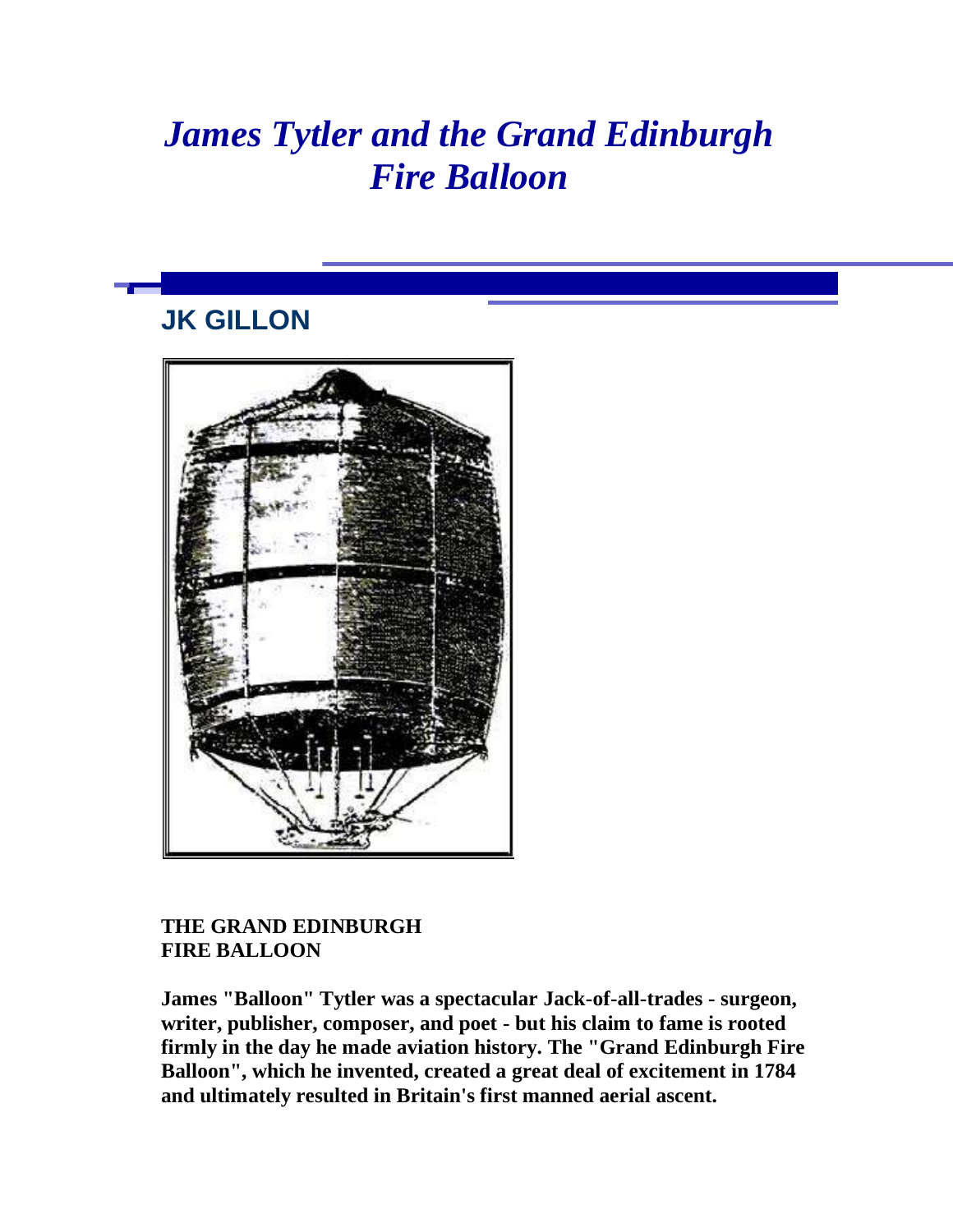**Tytler was an eccentric and luckless character, described by Burns as an "obscure, tippling though extraordinary body", and both his epic flight and his other great achievement - the eight years he spent compiling the 10-volume second edition of the Encyclopaedia Britannica - are both largely overlooked.** 

**He worked as a surgeon and an apothecary, wrote numerous books and articles, published periodicals and a newspaper, invented a printing machine and a process for bleaching linen, and composed songs, poems and tunes for the bagpipes. None of these activities made much money - he was paid a pittance of 16/- a week for writing the Encyclopaedia although a number of them made money for others, and he was outlawed as a debtor at least twice.** 

**The successful flights of the Montgolfier brothers in France, in 1783, fired Tytler with an enthusiasm for ballooning and in June 1784; he exhibited the "Grand Edinburgh Fire Balloon" in the uncompleted dome of Robert Adam's Register House. The 'Fire Balloon' was barrel-shaped, 40 feet high and 30 feet in diameter, and powered by heating the air in the balloon with a stove.** 

**Weather conditions prevented the first attempt at a flight early in August but on August 27, in Comely Gardens, an open area north-east of Holyrood in Edinburgh, Tytler tried again. Wearing only a cork jacket for protection, he seated himself in a small wicker packing case tied to the base of the balloon. When the ropes holding the balloon were released, it soared to 350 feet, travelled half a mile, and landed in Restalrig village. Tytler found the flight " most agreeable with no giddiness" and he "amused himself by looking at the spectators below".** 

**This first flight was made in front of a small number of people early in the morning, but news of his success ensured that the next appearance of the "Fire Balloon" four days later was a major public event. A large paying audience gathered in the Comely Gardens, and the slopes of Arthur's Seat and Calton Hill were crowded with people eager to witness this historic occasion. At 2 pm, the balloon was inflated for half and hour and, with Tytler again in the basket, rose to 100 feet, sailed over the pavilion and descended gradually on the other side. This "leap" was not particularly remarkable but the spectators were delighted. However, all subsequent exhibitions of the "Grand Edinburgh Fire Balloon" were disasters. One**